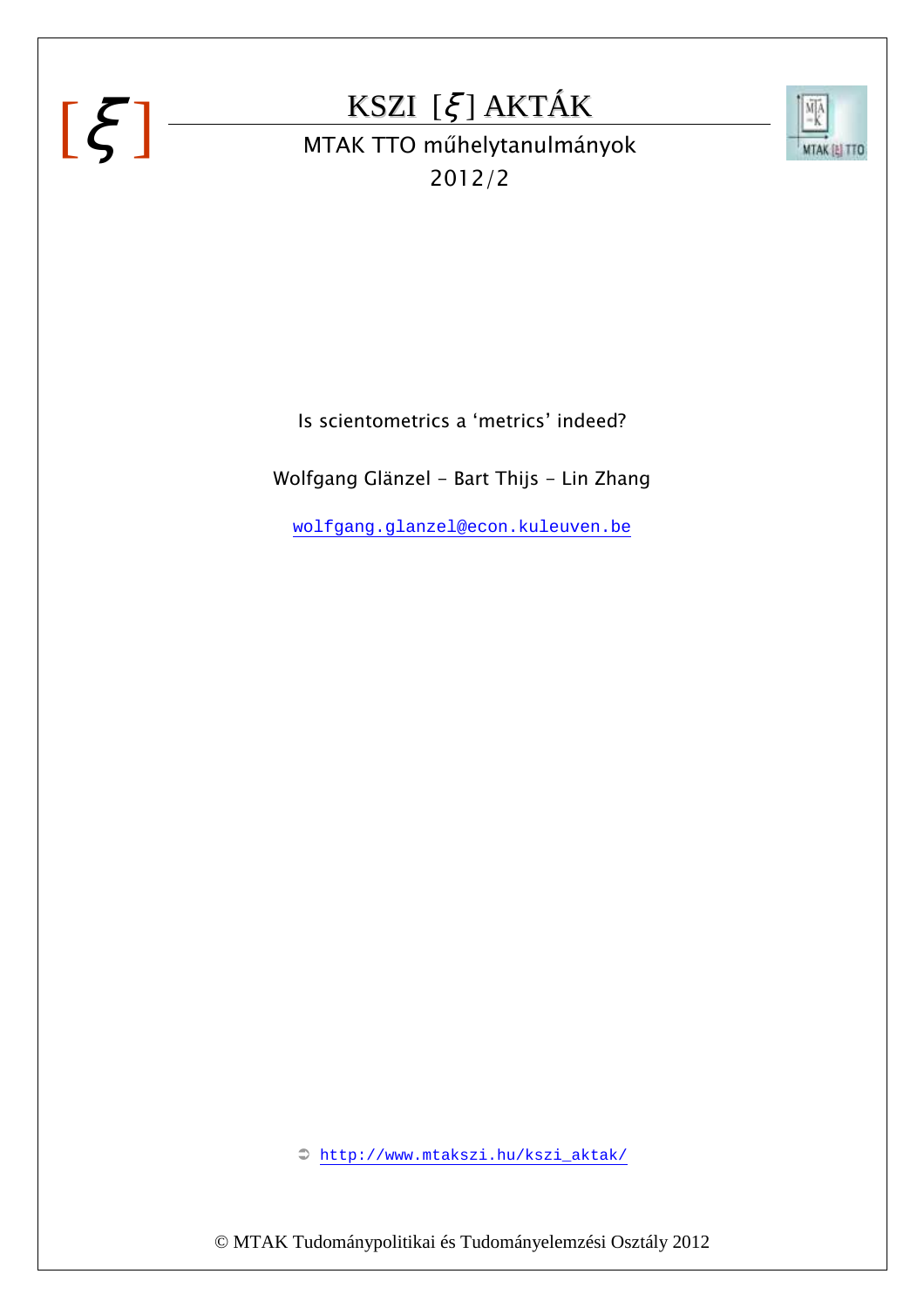## IS SCIENTOMETRICS A 'METRICS' INDEED?

Wolfgang Glänzel<sup>1,2</sup>, Bart Thijs<sup>1</sup>, Lin Zhang<sup>1,3</sup>

<sup>1</sup> Centre for R&D Monitoring (ECOOM) and Dept. MSI, KU Leuven, Leuven, Belgium <sup>2</sup> Dept. Science Policy & Scientometrics, LHAS, Budapest, Hungary <sup>3</sup> Dept. Management & Economics, North China University of Water Conservancy and Electric Power, Zhengzhou, China

#### **Abstract**

In this paper the authors seek to answer the question of whether the field of scientometrics/bibliometrics shares essential characteristics of 'metrics' sciences. In order to achieve this objective, the citation network of seven selected metrics and their information environment is analysed.

#### **1. Introduction**

Whenever a discipline reaches a stage that requires the support of statistical methods, a *metrics* emerges from this discipline. Typical examples are biometrics (nowadays rather referred to as biostatistics), econometrics and scientometrics (including informetrics) as a subfield of information science. One should assume that all these metrics fields heavily rely on those fields they emerged from and on mathematical statistics and share those methods implying by and large close relationship. The objective of this study is to analyse if our field behaves like the other metrics and which of those are closest to scientometrics.

#### **2. Data**

Only 'citable papers' (article, note, letter, review and proceeding papers), which are indexed in the 1996-2010 annual volumes of Thomson Reuters' Web of Science (WoS) have been taken into account. Cited papers indexed in the Web of Science (1991-2010) and citing papers by the metrics journal papers (1996-2010) in a ten-year window are analysed.

#### **3. Methods and results**

Journals indexed in the Web of Science with titles containing the term [metric\*] or [metrik\*] have been selected and grouped into the following seven categories. Biometrics (1), chemometrics (2), econometrics (3), environmetrics (4), psychometrics (5), scientometrics  $\&$ informetrics (6) and technometrics (7). Note that the latter discipline is focused on statistical methods in the physical, chemical and engineering sciences, and does not cover the technologyrelated part of bibliometrics.

Citation flow within and among these groups has been analysed. Furthermore, the relationship based on symmetrised cross-citation links using cosine similarities have been studied following the methods published by Zhang et al. (2009). Self-citation within the same group has been removed.

Finally, references and citations in the individual articles published in the metrics journals were assigned to ISI Subject Categories. Of course, only WoS-indexed references/citations could be taken into account. Group self-references and self-citations, respectively, ranged between about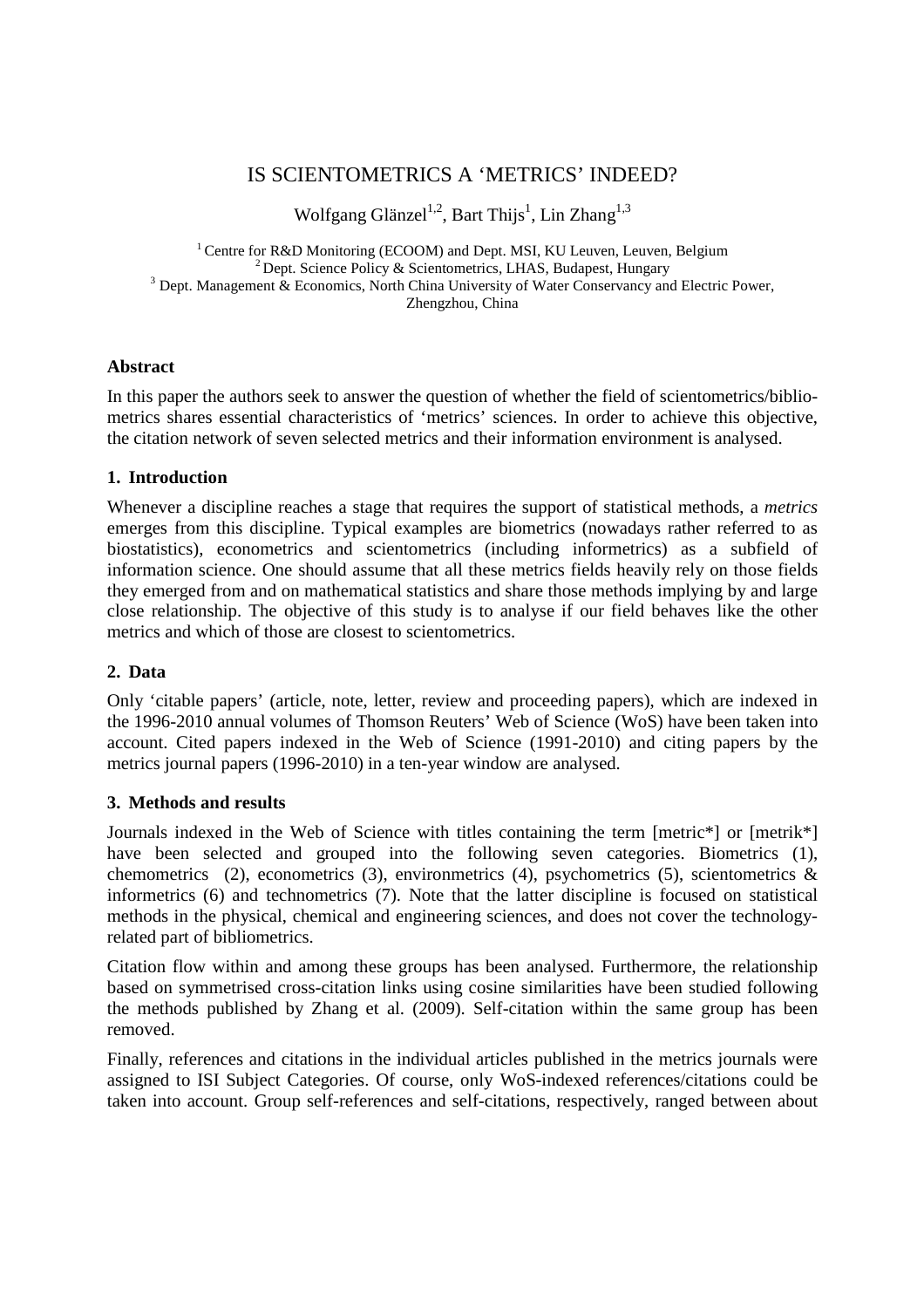50% in environmetrics and 99% in scientometrics. Therefore, these self-citations were excluded to avoid biases in measuring information flow and relationship.

First we looked at the cross-citation links among the groups. The network visualisation presented in Figure 1 is based on Pajek (Batagelj and Mrvar, 2002). The size of the circles is proportional to the number of papers assigned to the individual groups. The thickness of lines connecting the groups is proportional to the strength of the links. The results have struck us somewhat unexpectedly. The relative closeness of environmetrics to biometrics and technometrics to chemometrics, respectively seems to be plausible. However, we found the strong links between econometrics and biometrics as well as the relative isolation of scientometrics rather surprising.



*Figure 1. Cross-citation links between the metrics groups (visualisation by Pajek with Kamada–Kawai layout) [Data sourced from Thomson Reuters Web of Knowledge]* 

At this point it seemed to be logical and necessary, as a second step, to have a closer look at the direct references and citations among these groups. The results are shown in Figure 2. Fields numbers 1 to 7 denote biometrics, chemometrics, econometrics, environmetrics, psychometrics, scientometrics & informetrics and technometrics, respectively. The main diagonal is empty since self-citations and -references were excluded. Some of the links proved to be symmetric. This applies to the rather strong link between econometrics and biometrics but also to the somewhat weaker ones, for instance, between biometrics and environmetrics, biometrics and technometrics, and econometrics and psychometrics. The link between scientometrics and econometrics is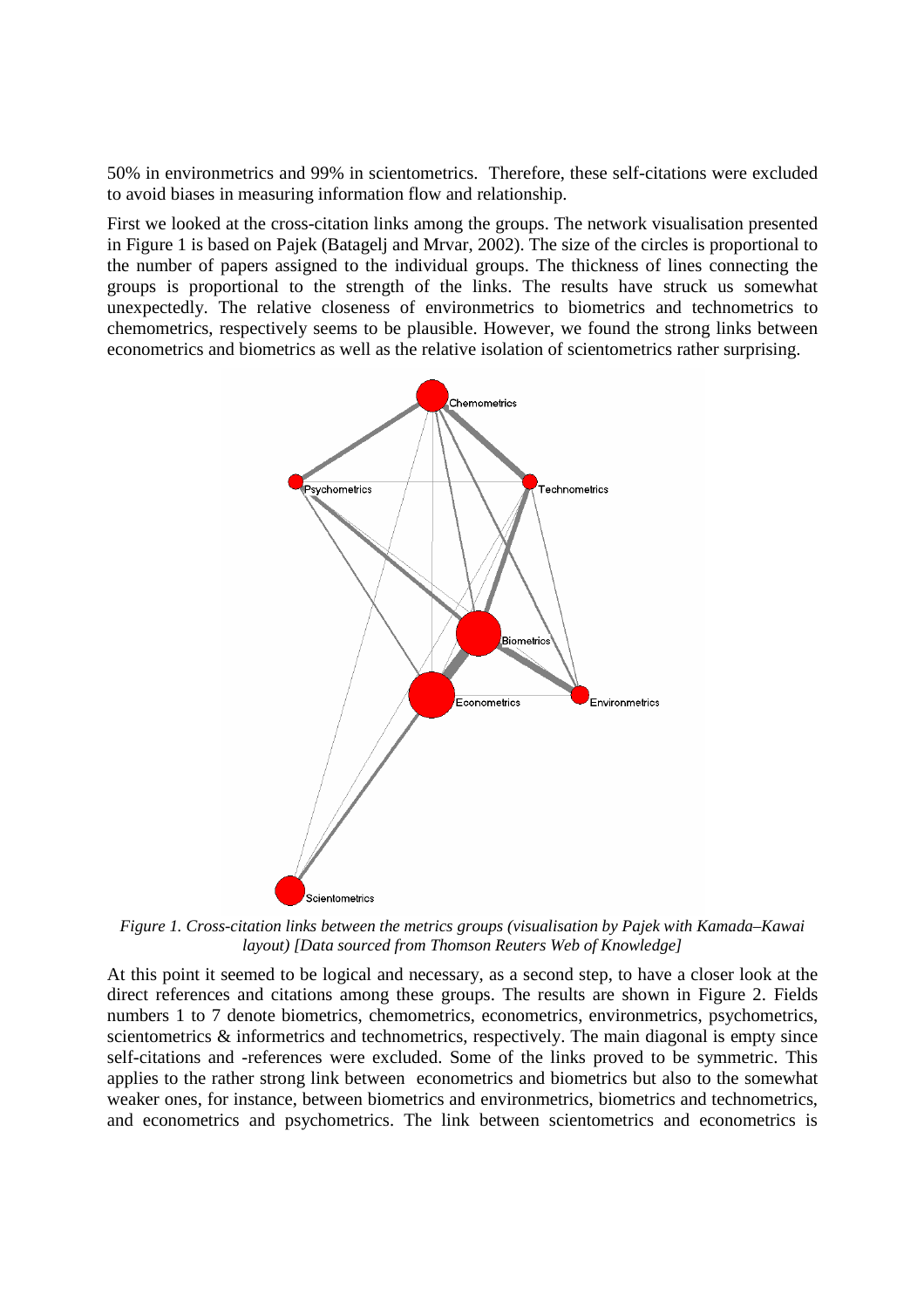obviously unirectional. Also the asymmetry in the relationship between chemometrics and technometrics is worth mentioning.



*Figure 2: Strength of references and citations among the metrics groups (citing groups on the horizontal, cited groups on the vertical axis) [Data sourced from Thomson Reuters Web of Knowledge]* 

Table 1 shows the most important information sources outside each metrics group on the basis of ISI Subject Categories. Since journal assignment to these disciplines is not unique, figures cannot be summed up to the total. Subject categories are ranked in descending order by their share in the references in each group. Also here we find some interesting results. Metrics fields are expected to cite besides their "mother field" and closely related fields also mathematical subdisciplines, notably statistics and probability. While groups 1–5 and 7 by and large follow this pattern, scientometrics relies besides its "mother field" (information science) rather upon computer science and multidisciplinary journals. Above all, biometrics and technometrics relied largely on statistics & probability. Besides scientometrics, which is hardly rooted in mathematical subdisciplines, also chemometrics has relatively less background of mathematics or statistics. Computer science, instead of mathematical methodology, plays a more important role in the latter two metrics.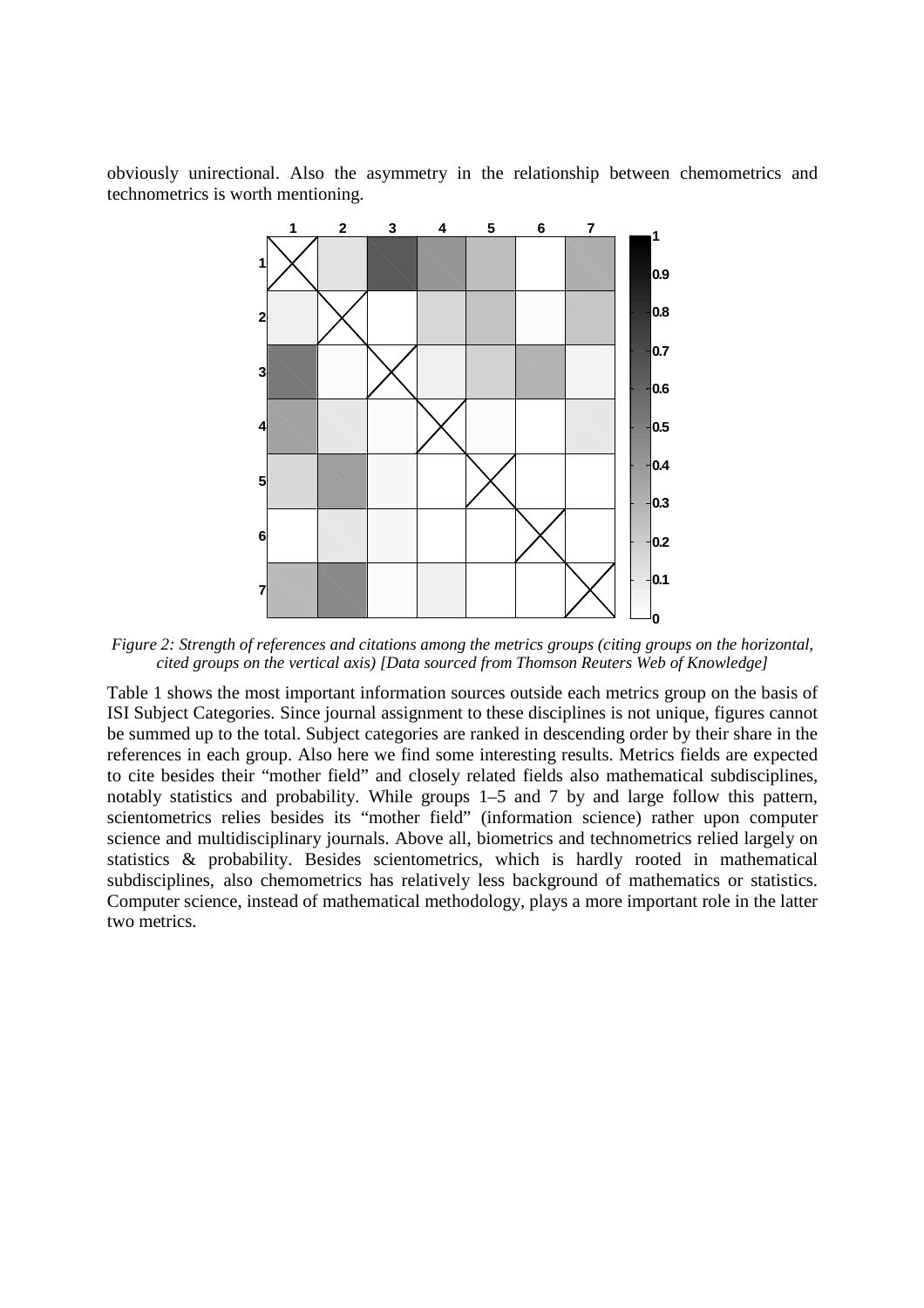| <b>Metrics</b>       | <b>ISI Field (Cited)</b>                      | % of Refs. |
|----------------------|-----------------------------------------------|------------|
| <b>Biometrics</b>    | <b>Statistics &amp; Probability</b>           | 61.6%      |
|                      | Environmental<br>Public,<br>&<br>Occupational |            |
| <b>Biometrics</b>    | Health                                        | 15.5%      |
| <b>Biometrics</b>    | <b>Medical Informatics</b>                    | 11.5%      |
| <b>Biometrics</b>    | Medicine, Research & Experimental             | 11.2%      |
| <b>Biometrics</b>    | Genetics & Heredity                           | 6.6%       |
| Chemometrics         | Chemistry, Analytical                         | 31.2%      |
|                      | Computer<br>Interdisciplinary<br>Science,     |            |
| Chemometrics         | Applications                                  | 8.1%       |
| Chemometrics         | <b>Biochemical Research Methods</b>           | 7.1%       |
| Chemometrics         | <b>Statistics &amp; Probability</b>           | 6.9%       |
| Chemometrics         | Engineering, Chemical                         | 6.3%       |
| Econometrics         | Economics                                     | 57.1%      |
| Econometrics         | <b>Statistics &amp; Probability</b>           | 30.1%      |
| Econometrics         | Social Sciences, Mathematical Methods         | 15.1%      |
| Econometrics         | <b>Business, Finance</b>                      | 13.6%      |
| Econometrics         | Mathematics, Interdisciplinary Applications   | 2.4%       |
| Environmetrics       | <b>Statistics &amp; Probability</b>           | 39.1%      |
| Environmetrics       | <b>Environmental Sciences</b>                 | 17.6%      |
| Environmetrics       | Meteorology & Atmospheric Sciences            | 10.4%      |
|                      | Public,<br>Environmental<br>&<br>Occupational |            |
| Environmetrics       | Health                                        | 9.8%       |
| Environmetrics       | Ecology                                       | 5.7%       |
| Psychometrics        | <b>Statistics &amp; Probability</b>           | 41.1%      |
| Psychometrics        | Psychology, Mathematical                      | 24.7%      |
| Psychometrics        | Social Sciences, Mathematical Methods         | 23.9%      |
| Psychometrics        | Mathematics, Interdisciplinary Applications   | 18.8%      |
| Psychometrics        | Psychology, Experimental                      | 13.0%      |
| Scientometrics       | Information Science & Library Science         | 31.8%      |
| Scientometrics       | <b>Computer Science, Information Systems</b>  | 22.6%      |
| Scientometrics       | <b>Multidisciplinary Sciences</b>             | 13.4%      |
| Scientometrics       | Management                                    | 12.7%      |
| Scientometrics       | Planning & Development                        | 9.8%       |
| <b>Technometrics</b> | Statistics & Probability                      | 63.1%      |
|                      | Operations<br>Research<br>&<br>Management     |            |
| <b>Technometrics</b> | Science                                       | 14.2%      |
| <b>Technometrics</b> | Engineering, Industrial                       | 12.5%      |
| Technometrics        | Engineering, Electrical & Electronic          | 6.3%       |
| Technometrics        | Mathematics, Interdisciplinary Applications   | 4.1%       |

Table 1. Top 5 ISI subject categories as information "sources" for metrics journal groups

Due to the interdisciplinarity of these disciplines, most of the metrics journals have multiple assignments to different WoS subject categories. For instance, the two journals in chemometrics, *Journal of Chemometrics* and *Chemometrics and Intelligent Laboratory Systems*, are assigned to six subject categories each, namely, to automation  $\&$  control systems; chemistry, analytical; computer science, artificial intelligence; instruments & instrumentation; mathematics, interdisciplinary applications; statistics & probability. The question arises, then, of whether the subject assignments is properly reflected by the subject assignment of the source literature of these metrics journals. Using biometrics as an example, the subject assignments of the corresponding journals in the Web of Science are biology, mathematical & computational biology, and statistics & probability, respectively. However, after excluding the group selfcitations, we do not find biology or mathematical & computational biology in the source literature, and instead, public, environmental & occupational health, medical informatics and some other medical related disciplines appear as the most important information sources besides statistics & probability. As to chemometrics, we found besides the disciplines chemistry, analytical and statistics & probability also computer science, interdisciplinary applications;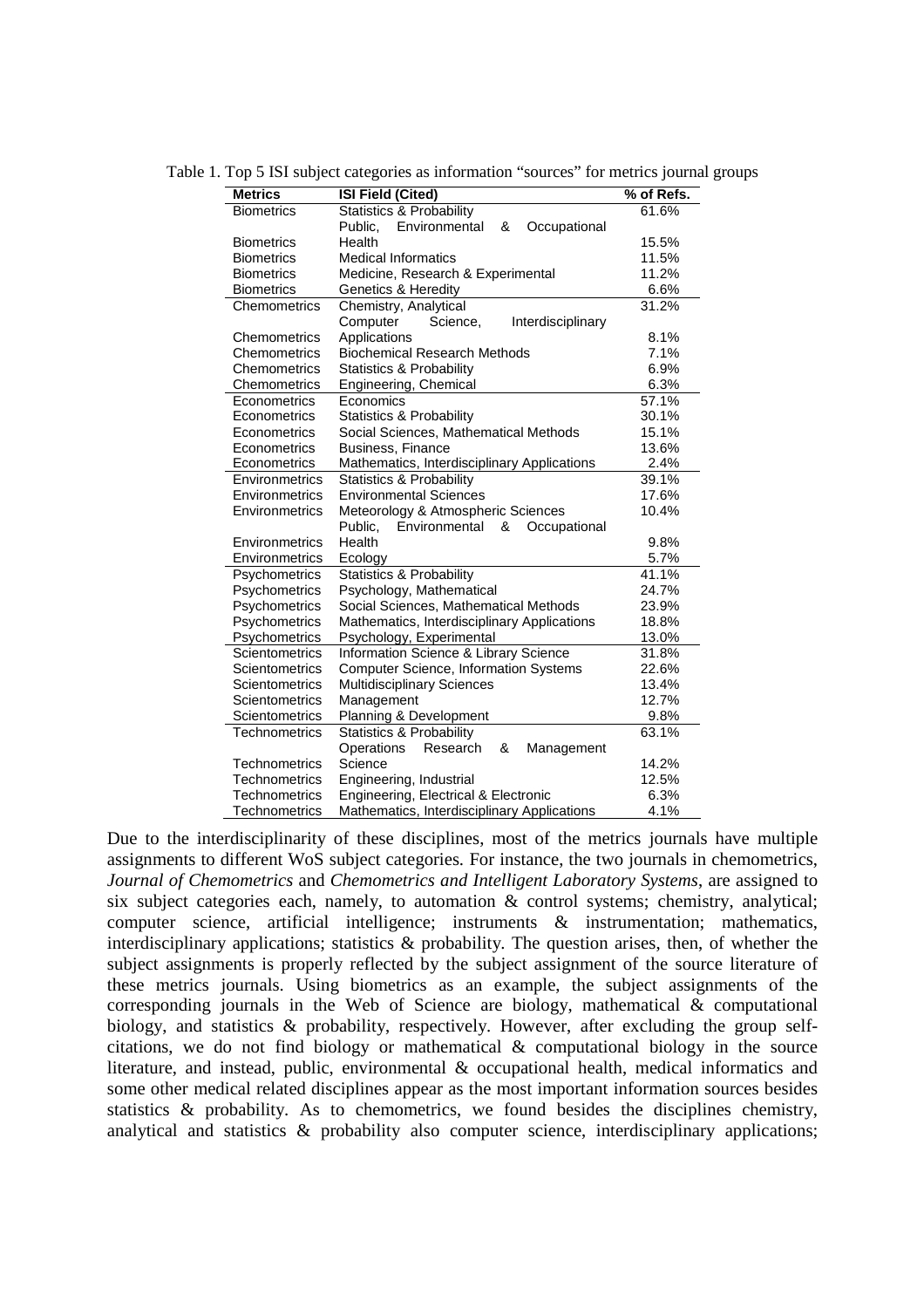biochemical research methods and engineering, chemical that seems to be more relevant information sources than those subject categories (automation & control systems and instruments & instrumentation) to which the chemometrics journals were assigned. The observed deviations of the source literature from the actual subject assignment might also reflect some trends in the research profiles of the corresponding metrics.

|                      |                                              | % of             |
|----------------------|----------------------------------------------|------------------|
| <b>Metrics</b>       | <b>ISI Field (Citing)</b>                    | <b>Citations</b> |
| <b>Biometrics</b>    | <b>Statistics &amp; Probability</b>          | 53.3%            |
| <b>Biometrics</b>    | Public, Environmental & Occupational Health  | 13.6%            |
| <b>Biometrics</b>    | <b>Medical Informatics</b>                   | 11.0%            |
| <b>Biometrics</b>    | Mathematical & Computational Biology         | 10.7%            |
| <b>Biometrics</b>    | Medicine, Research & Experimental            | 10.1%            |
| Chemometrics         | Chemistry, Analytical                        | 38.6%            |
| Chemometrics         | <b>Biochemical Research Methods</b>          | 9.0%             |
| Chemometrics         | Chemistry, Multidisciplinary                 | 8.6%             |
| Chemometrics         | Spectroscopy                                 | 8.3%             |
| Chemometrics         | Engineering, Chemical                        | 7.6%             |
| Econometrics         | Economics                                    | 61.9%            |
| Econometrics         | <b>Statistics &amp; Probability</b>          | 18.1%            |
| Econometrics         | Business, Finance                            | 10.6%            |
| Econometrics         | Social Sciences, Mathematical Methods        | 10.2%            |
| Econometrics         | Mathematics, Interdisciplinary Applications  | 4.3%             |
| Environmetrics       | <b>Environmental Sciences</b>                | 27.0%            |
| Environmetrics       | <b>Statistics &amp; Probability</b>          | 25.8%            |
| Environmetrics       | Ecology                                      | 10.2%            |
| Environmetrics       | Public, Environmental & Occupational Health  | 8.8%             |
| Environmetrics       | Meteorology & Atmospheric Sciences           | 7.9%             |
| Psychometrics        | <b>Statistics &amp; Probability</b>          | 27.7%            |
| Psychometrics        | Psychology, Mathematical                     | 25.5%            |
| Psychometrics        | Mathematics, Interdisciplinary Applications  | 22.5%            |
| Psychometrics        | Social Sciences, Mathematical Methods        | 22.2%            |
| Psychometrics        | Psychology, Experimental                     | 13.2%            |
| Scientometrics       | Information Science & Library Science        | 47.8%            |
| Scientometrics       | <b>Computer Science, Information Systems</b> | 30.5%            |
| Scientometrics       | Management                                   | 6.4%             |
| Scientometrics       | Planning & Development                       | 4.6%             |
| Scientometrics       | <b>Multidisciplinary Sciences</b>            | 2.8%             |
| <b>Technometrics</b> | <b>Statistics &amp; Probability</b>          | 54.3%            |
|                      | Operations<br>Research<br>&<br>Management    |                  |
| Technometrics        | Science                                      | 21.7%            |
| <b>Technometrics</b> | Engineering, Industrial                      | 17.9%            |
|                      | Computer<br>Science,<br>Interdisciplinary    |                  |
| Technometrics        | Applications                                 | 8.7%             |
| <b>Technometrics</b> | Engineering, Multidisciplinary               | 5.3%             |

Table 2. Top 5 ISI subject categories as information "targets" for metrics journal groups

In a third step, a similar analysis was applied to the metrics groups again, however, this time to the opposite direction of citation flow. In this step we were interested to learn how knowledge from these metrics was diffused to other subjects. Table 4 presents the top five subject categories citing the metrics journal groups, where, as before, the group self-citations were ignored. Statistics & probability, appears not only the main information source for most metrics, but also one of the most important disciplines to which the knowledge was transferred. Just like the case in information sources, we found one exceptional case, namely scientometrics, that had hardly any close relationship with statistics & probability as reflected by citations of either direction. Biometrics, again, has closer relationship with public, environmental & occupational health, medical informatics and other medical related disciplines. Most users of bibliometric studies and